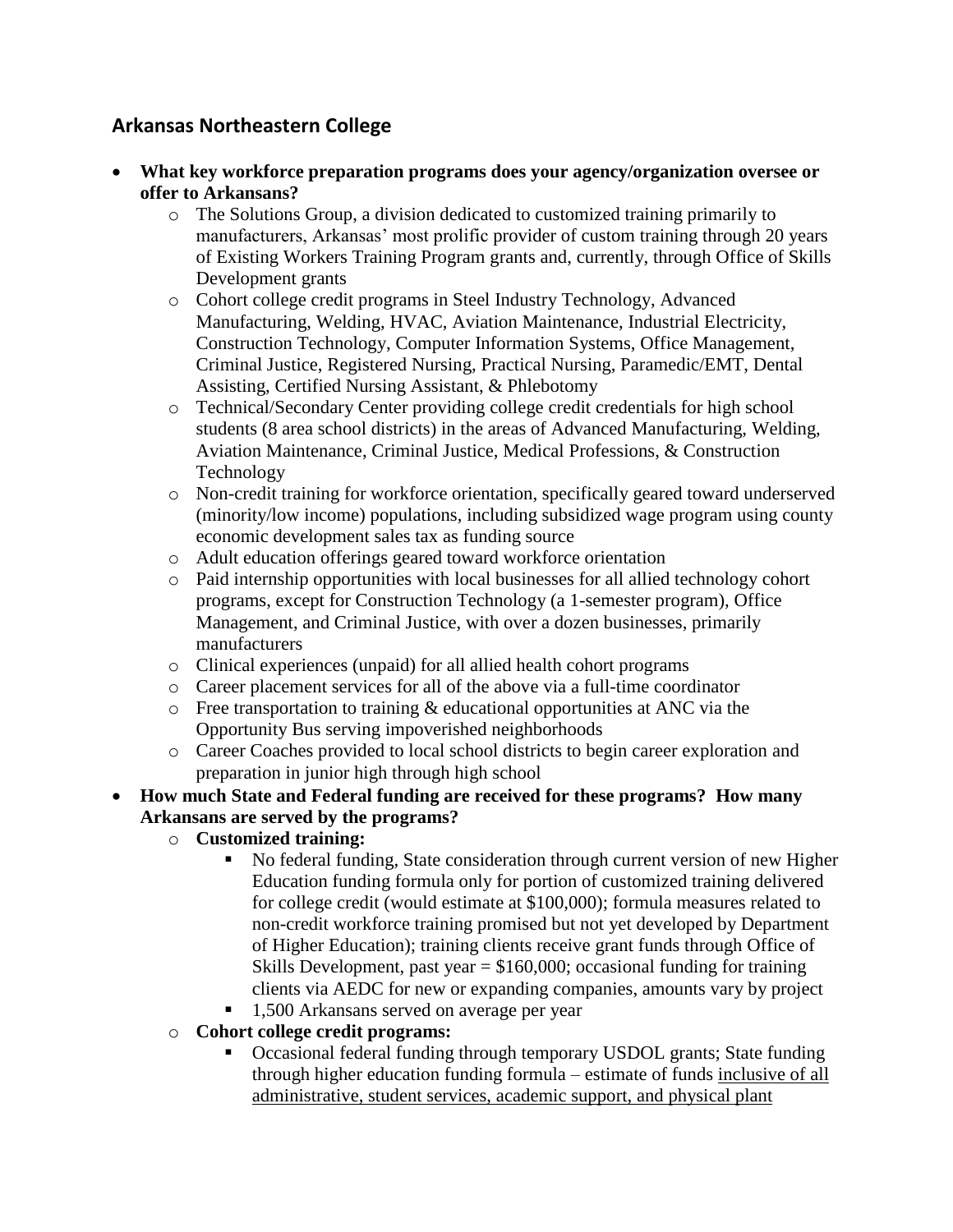overhead =  $$2.2$  million annually for allied technologies & \$3.6 million for allied health; State funding through Workforce 2000 funding of approximately \$750,000 annually

- o **Technical/Secondary Center:**
	- No federal funding; State funding via Department of Career Education of approximately \$250,000; funding via local school districts (Department of Education) of approximately \$200,000 per year
	- 400 Arkansans served per year
- o **Non-credit workforce orientation training:**
	- No federal funding; No State funding through current version of higher education funding formula; formula measures related to non-credit workforce training promised but not yet developed by ADHE
	- 100 Arkansans served per year
- o **Adult Education:**
	- Approximately \$200,000 federal funds & \$150,000 State funds per year via Department of Career Education
	- 500 Arkansans served per year
- o **Paid internships:**
	- No federal or state funding
	- 50 Arkansans served per year
- o **Clinical experiences:**
	- No federal funding  $&$  State funding included in cohort program estimate
	- 150 Arkansans served per year
- o **Career placement:**
	- No federal funding; No State funding through current version of higher education funding formula; formula measures related to post-completion employment promised but not yet developed by ADHE
	- 250 Arkansans served per year
- o **Free transportation to training & education (Opportunity Bus):**
	- State funding via Department of Human Services, using federal USDA SNAP (Supplemental Nutrition Assistance Program) in a 50% matching grant of approximately \$100,000 per year
	- 200 Arkansans served per year
- o **Career Coaches:**
	- State funding via Department of Career Education of approximately \$150,000 annually; funding via local school districts (Department of Education) of approximately \$75,000 per year
	- 1,500 Arkansans served per year
- **How do these programs address the larger workforce needs of the State?**
	- o **How is this determination made? What data/resources do you rely upon to make informed decisions about program offerings and their success?**
		- **Primary information source is direct relationships/partnerships with business** & healthcare community
		- The annual Economic Security Report, created by Act 852 of 2015 provides actual employment & wage data per program for all public colleges & universities in Arkansas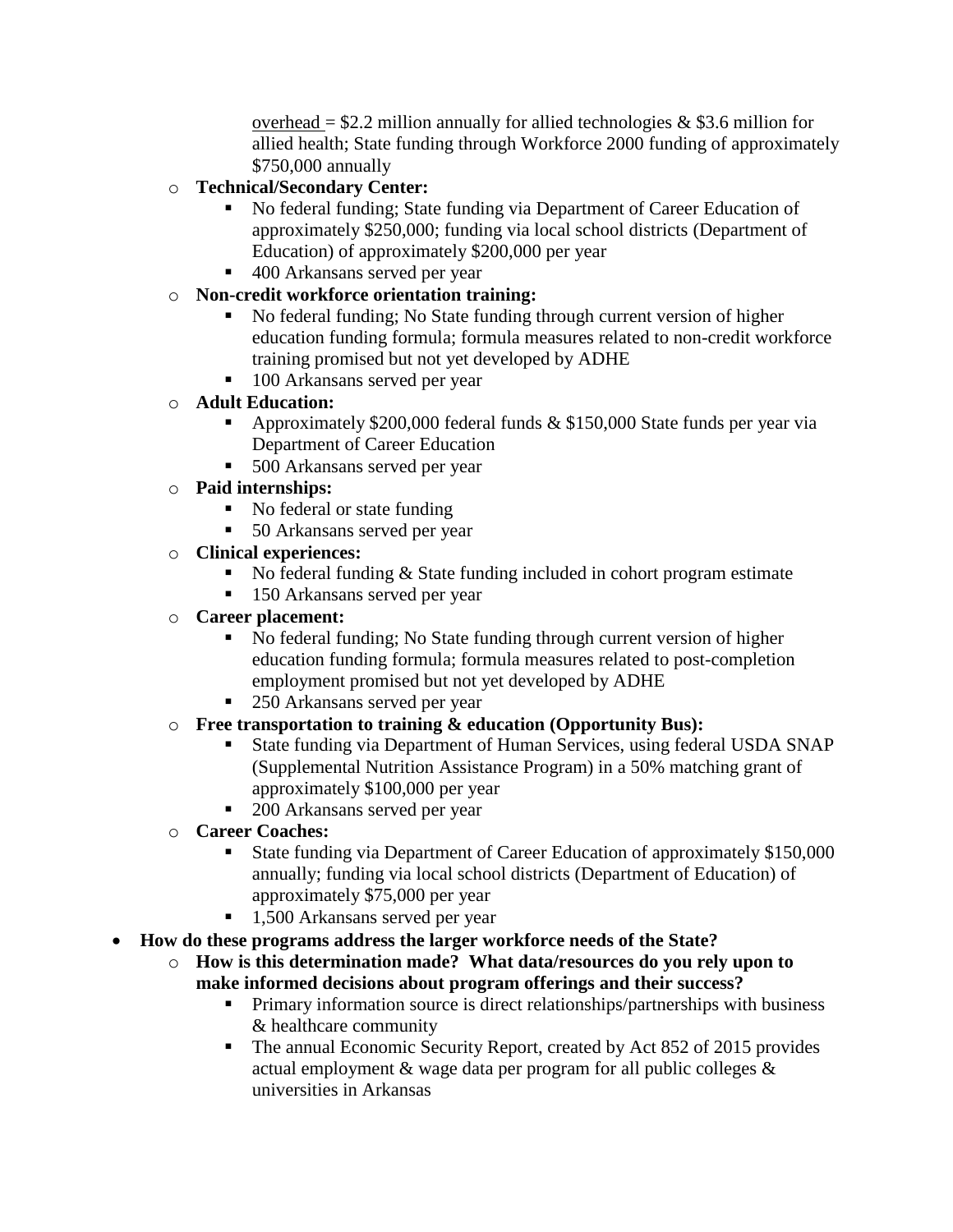- ADWS maintains current high-demand occupation lists
- o **How do you connect with business and industry to understand workforce skill needs, trends, technology, etc.? Are there standing groups that you work with? If so, who, how, and why?**
	- **Primary connection occurs continually through training, internships, clinical** education partnerships with individual employers
	- ANC has 13 advisory councils (110 members) for each of its allied technologies & allied health programs that convene at least once per year
- o **What additional help can the State provide to offer greater understanding or clarity around its workforce needs? Is there additional data that you could use?**
	- More widely disseminated data from AEDC in terms of specific job sector needs forecast in the future
- **What improvements are needed for the State's workforce/education/talent development system? What improvements are needed for the programs you oversee or offer?**
	- o The higher education funding formula administered by ADHE needs to incorporate a cost element for high-demand/high-wage/high-cost academic programs; otherwise, no incentive is provided to colleges to invest in expensive programs that Arkansas' economy needs when funding points can be earned just as easily with low cost programs for which a surplus of graduates already exists; consideration of a cost element has been promised by ADHE but with no timeline of or commitment to integration
	- o Currently, OSD grant procedures collect post-training wage data immediately at the end of training. The post-training wage data collection should take place six months after the completion of training because most companies require trainees to demonstrate skills/knowledge acquired before issuing wage increases.
	- o The OSD grant process should be upgraded to allow for online application submittal & award notification to make the process more efficient/timely
- **What other organizations and/or state agencies do you currently work with to prepare the Arkansas workforce?**
	- o **How and why do you work with them?**
		- As described above, ANC works with ADHE, ACE, AEDC, ADWS, ADHS, & Dept. of Education (via local school districts)
		- ADWS assists with student referrals for unemployed persons
		- ANC partners with Department of Corrections to provide Construction Technology training to local inmates
	- o **Are there other groups or state agencies that you would benefit from working with?**
- **What is the most important piece of information that this taskforce, for workforce education excellence, should consider as it moves forward with its work?**
	- o The new higher education funding formula development process must be urgently committed to incorporating meaningful elements to provide incentive for colleges to be accountable for needed non-credit workforce training and post-completion employment outcomes, as well as timely integration of a cost factor for highdemand/high-wage/high-cost programs; otherwise, the funding model will work in contradiction to the Governor's published master plan for advancing Arkansas' economy